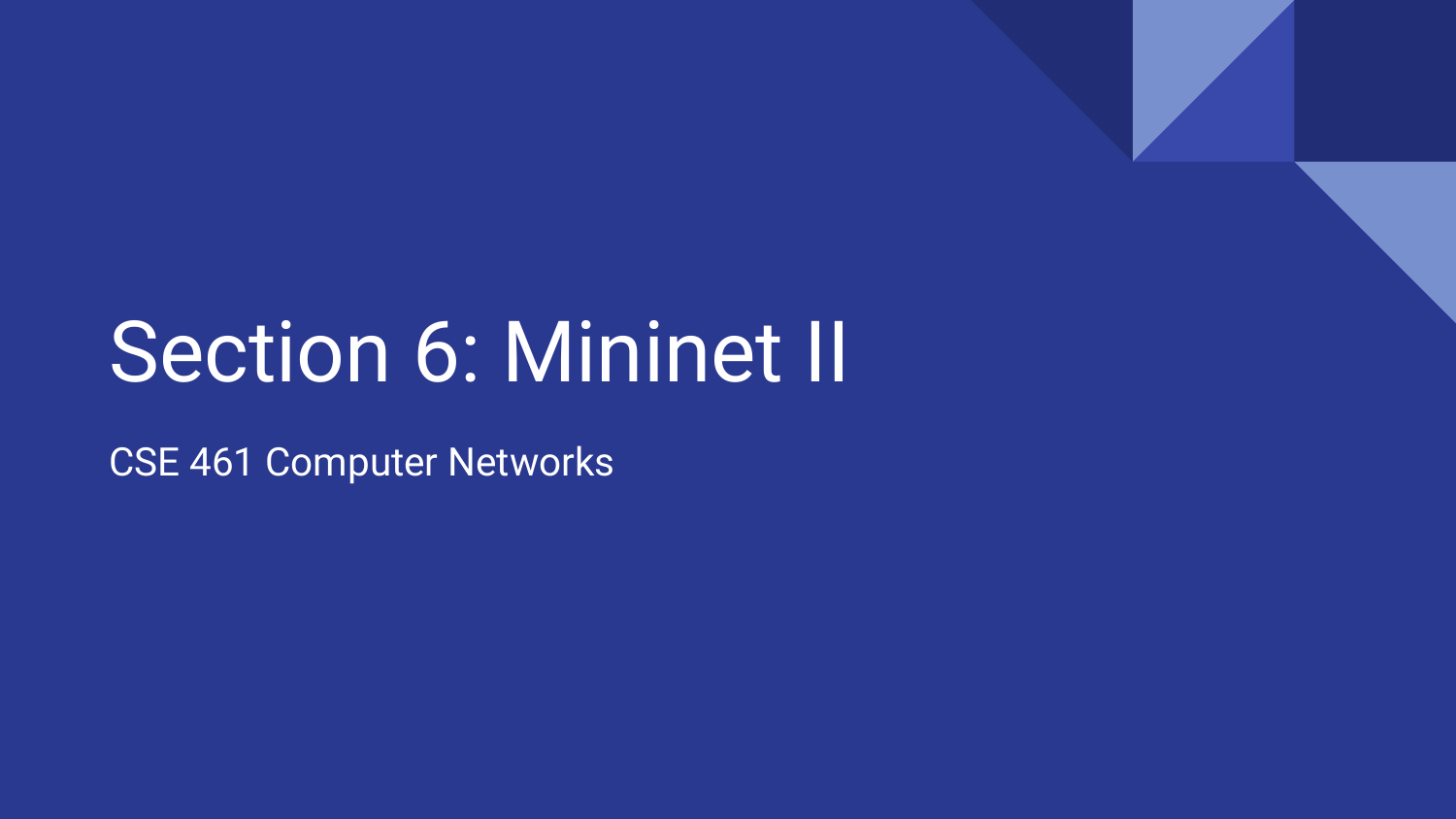# Part 3

- You can hardcode who-is-where in cores21\_setup.
- Run links in the Mininet console to see who's where.
- If your pingall fails, make sure that you flood ARP. (Why?)

```
[h10@10.0.1.10/24]--{s1}--\
[h20@10.0.2.20/24]--{s2}--{cores21}--{dcs31}--[serv1@10.0.4.10/24]
[h30@10.0.3.30/24]--{s3}--/
 |
                  [hnotrust1@172.16.10.100/24]
```
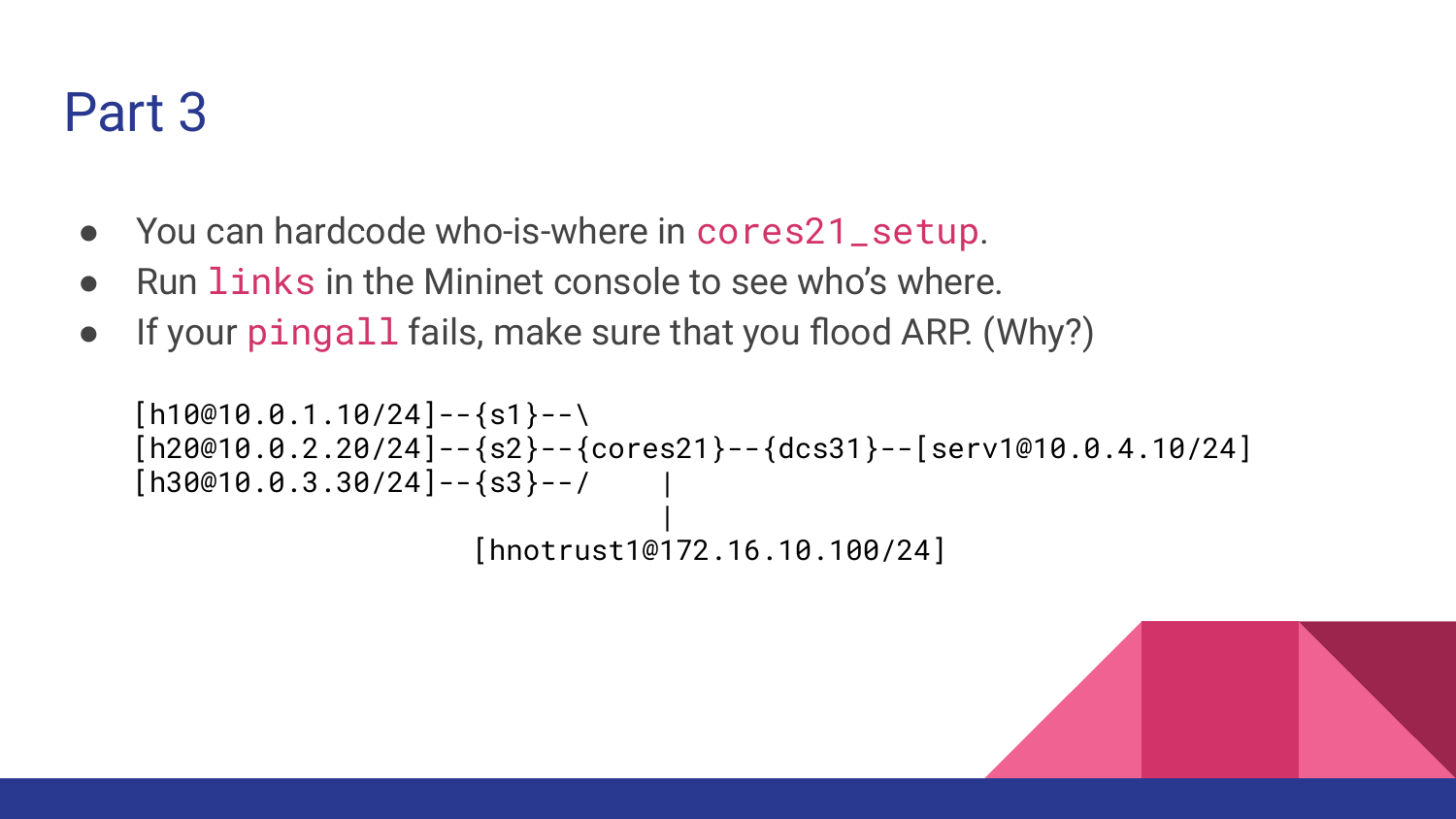# Using Wireshark with the Mininet VM (Demo at the end)

- In host (your physical computer/CSE VDI machine):
	- Install X Window Server: XQuartz (macOS host) / Xming or VcXsrv (Windows host)
	- For macOS, you \*might\* need this near the top of your ~/.ssh/config (try if it doesn't work w/o it):

Host \*

#### XAuthLocation /usr/X11/bin/xauth

- In VM (Vagrant/VMware/EC2 instance): [ssh -X into your VM if not using vagrant]
	- Install Wireshark: sudo apt install wireshark
	- Launch your controller (another terminal): sudo ~/pox/pox.py misc.part3controller
	- Magic command req'd for Vagrant: sudo xauth add \$(xauth list \$DISPLAY)
	- Launch Wireshark as root: sudo wireshark &
	- You should be able to see the ethX interfaces for your switches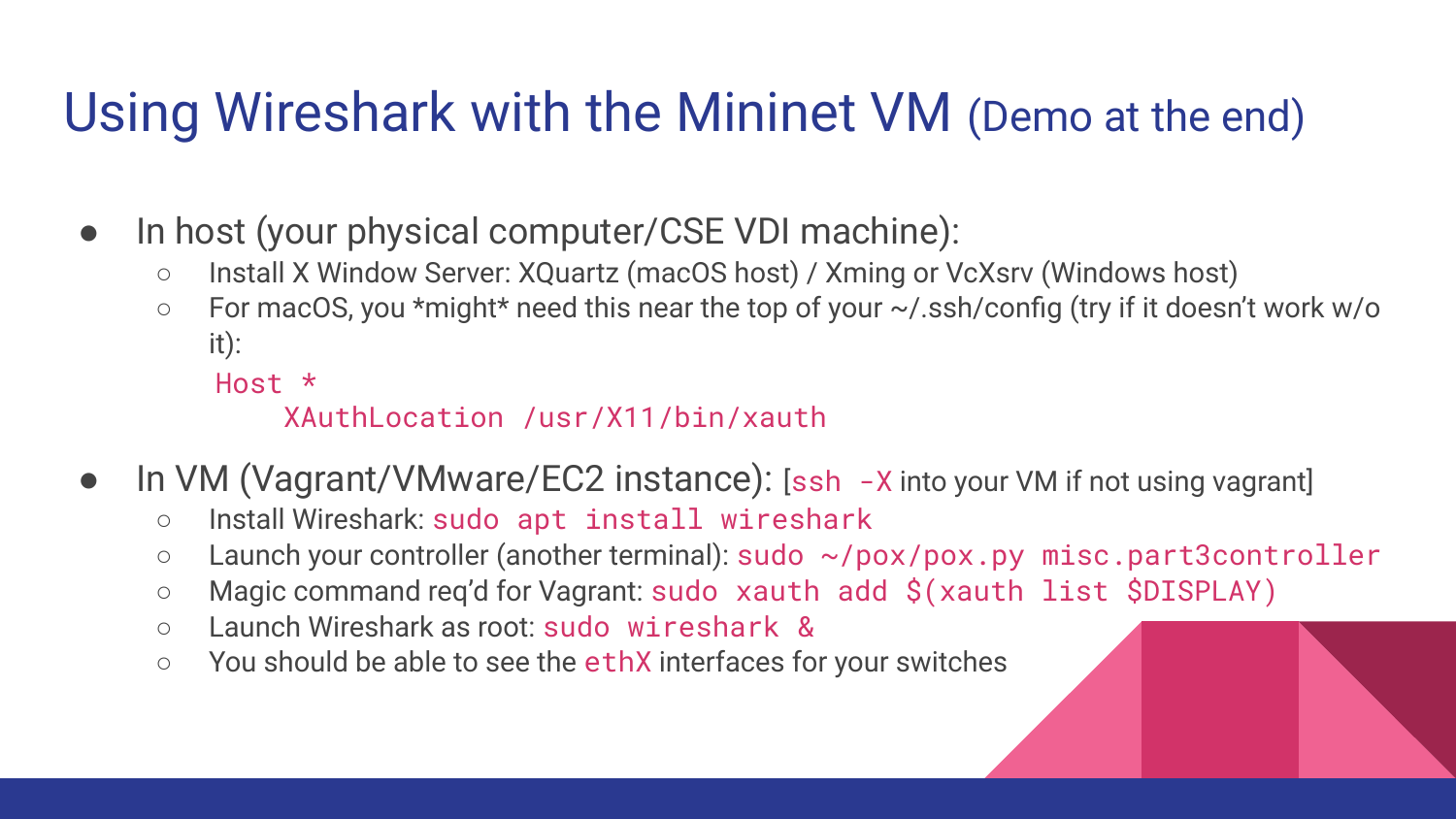# Alternatively...

● If Wireshark doesn't work for you, you can also simply dump packet content in \_handle\_PacketIn by printing out packet.dump() (I did that when I took the class and it was good enough, although Wireshark somehow looks cooler.)

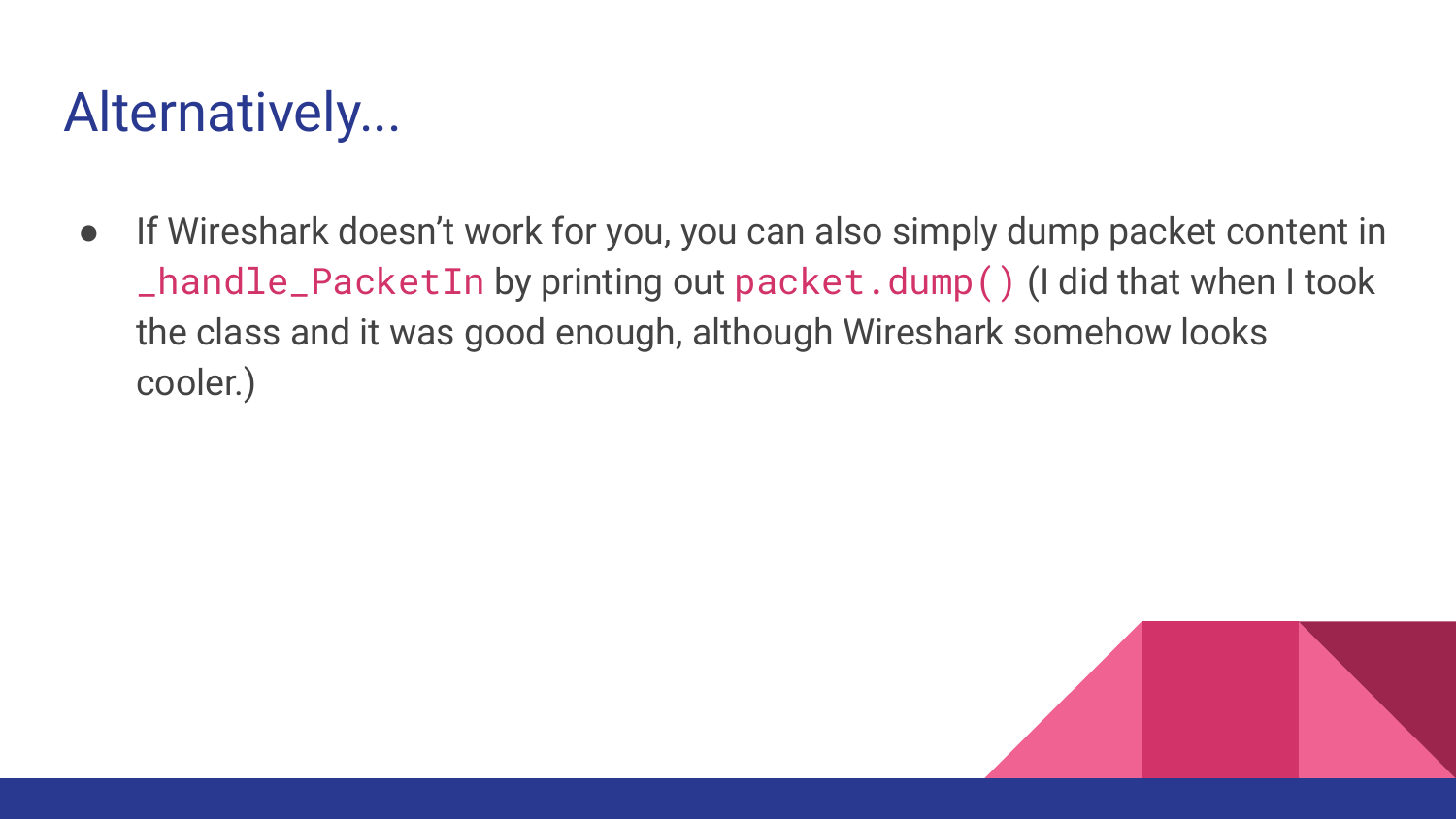### Part 4

- Must not hardcode who-is-where.
- Learn by backward learning --- learn who-is-where when we hear from them.

```
[h10@10.0.1.10/24]--{s1}--\
[h20@10.0.2.20/24] -- \s2}-{cores21}-\{dcs31}--[serv1@10.0.4.10/24][h30@10.0.3.30/24]--{s3}--/
 |
                  [hnotrust1@172.16.10.100/24]
```
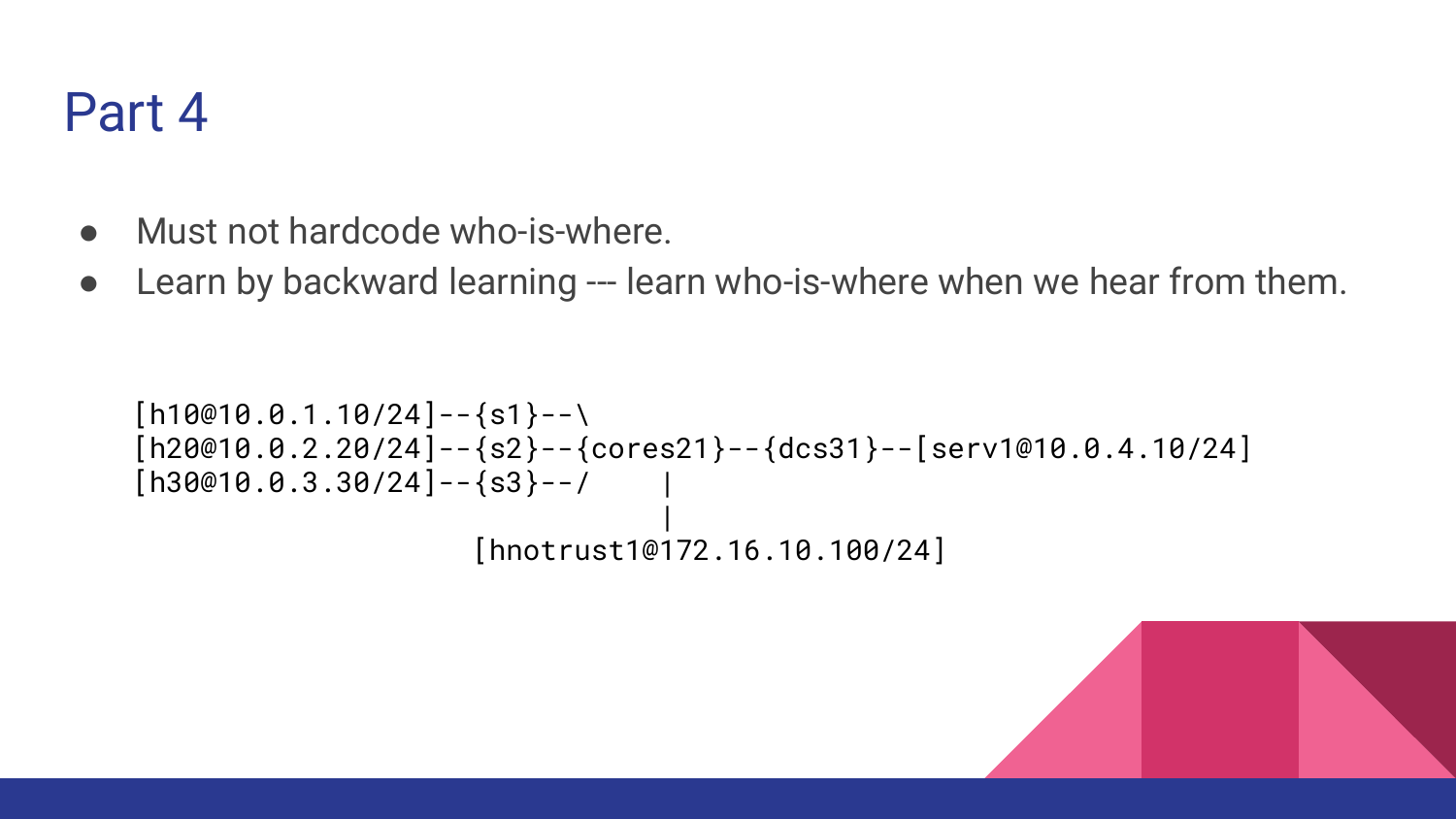

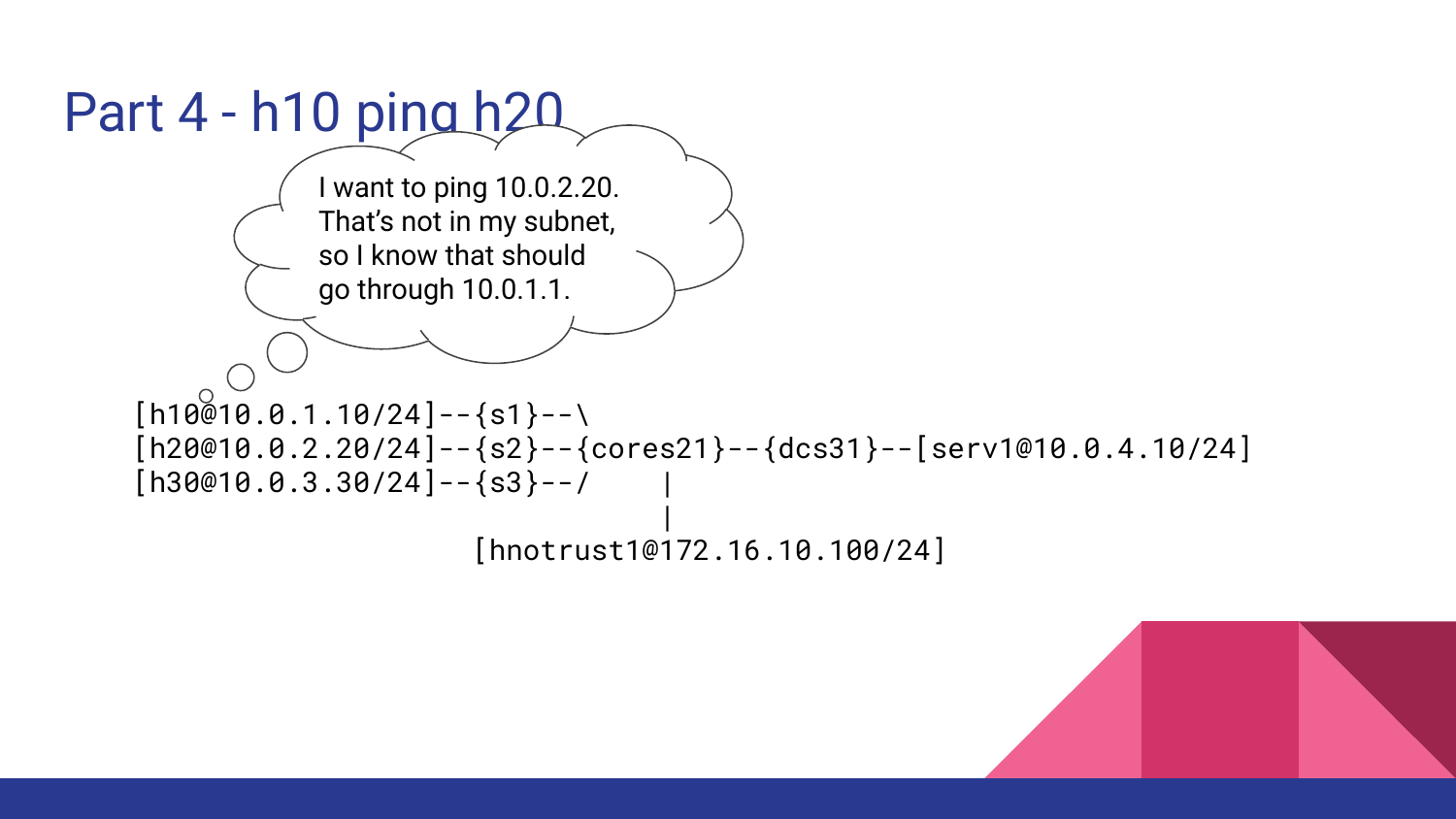

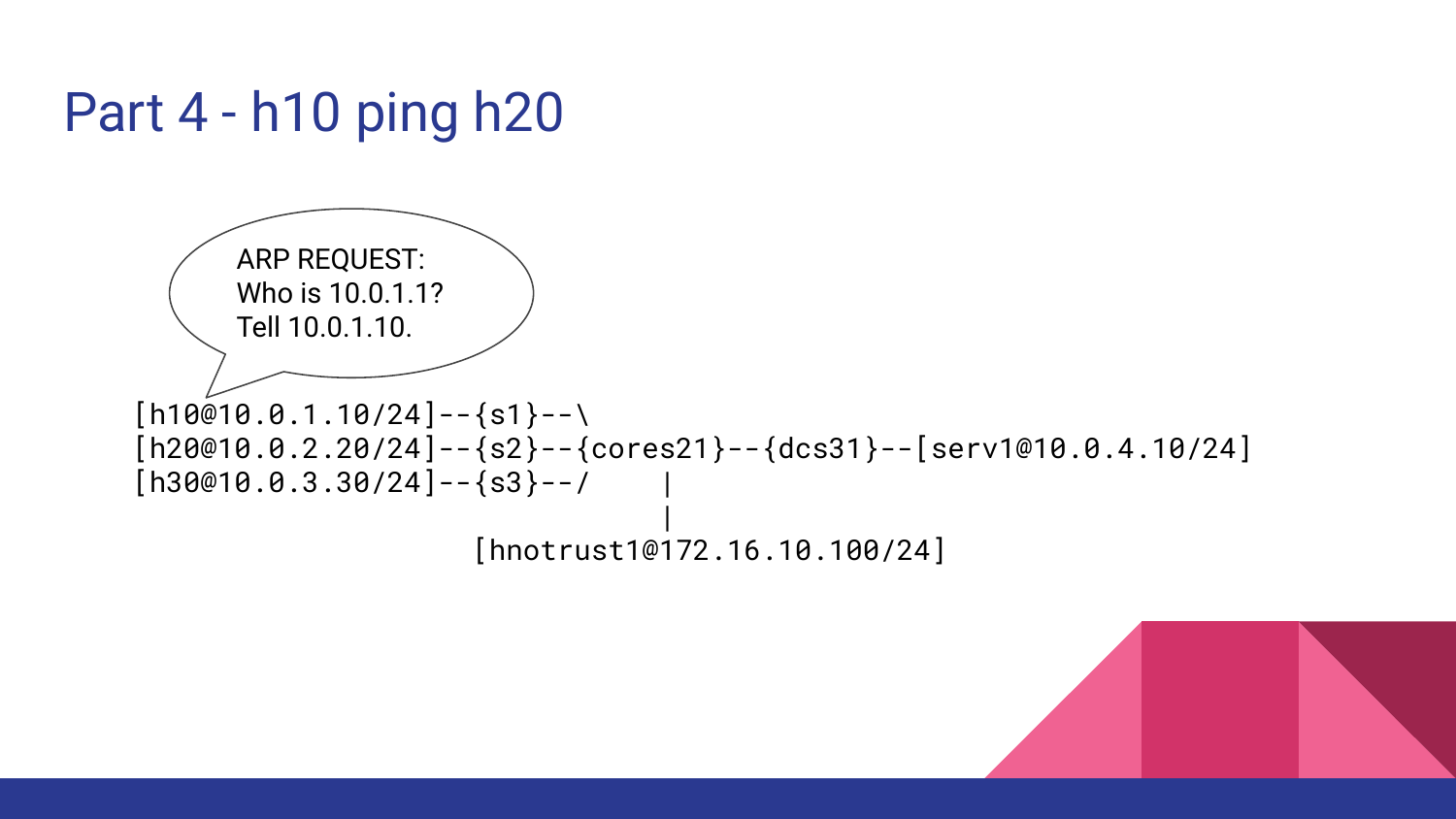

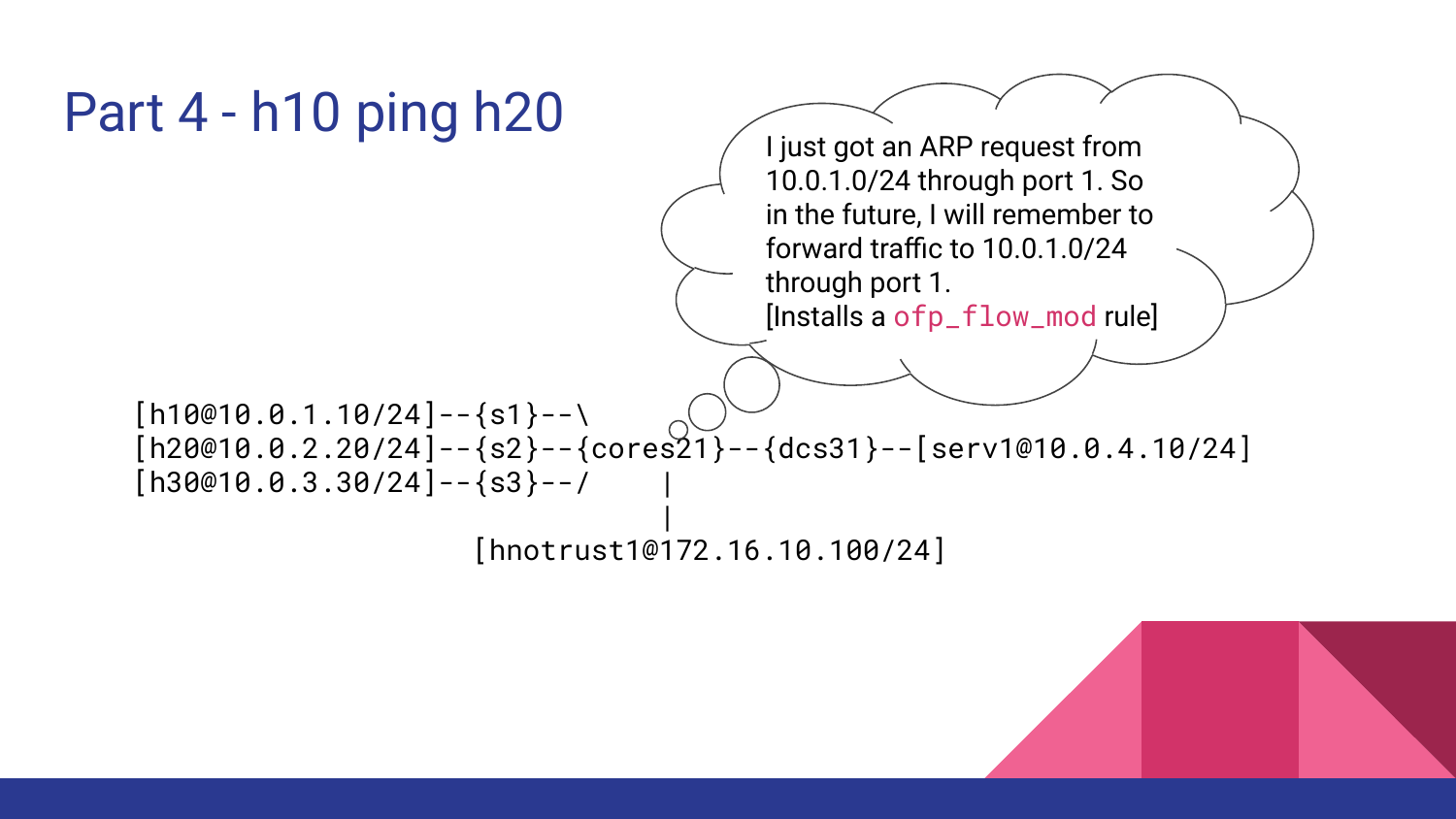

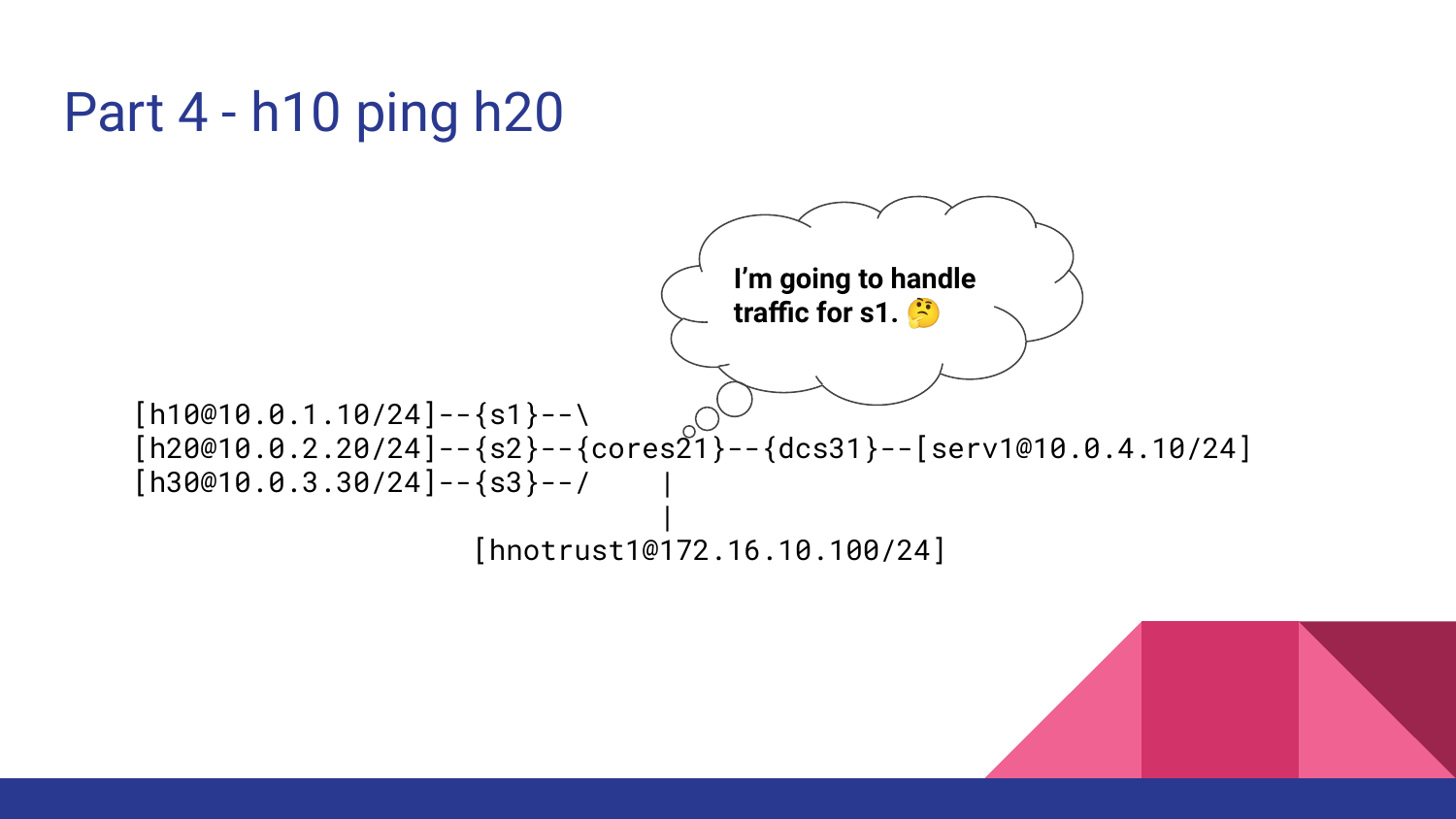

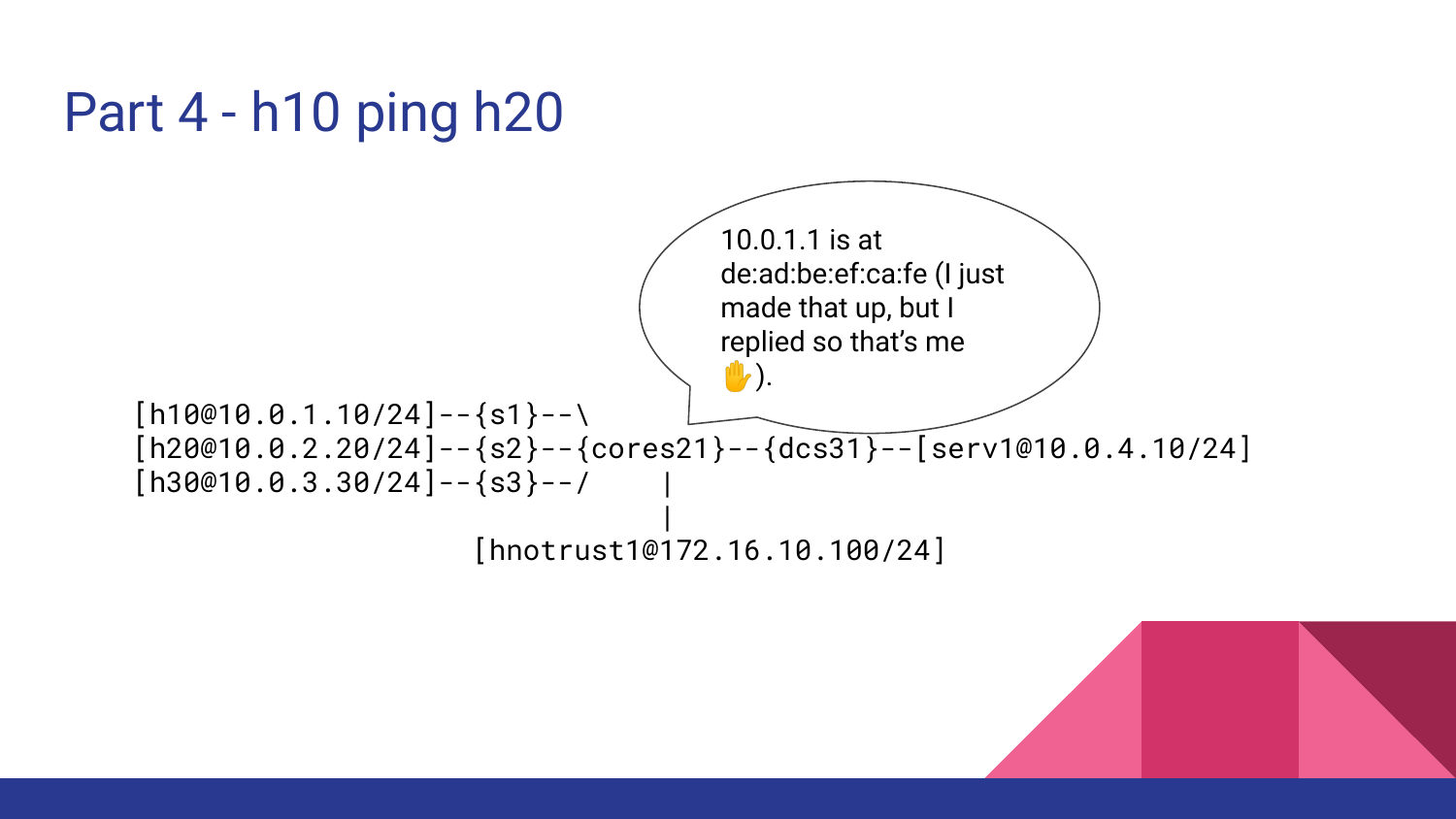

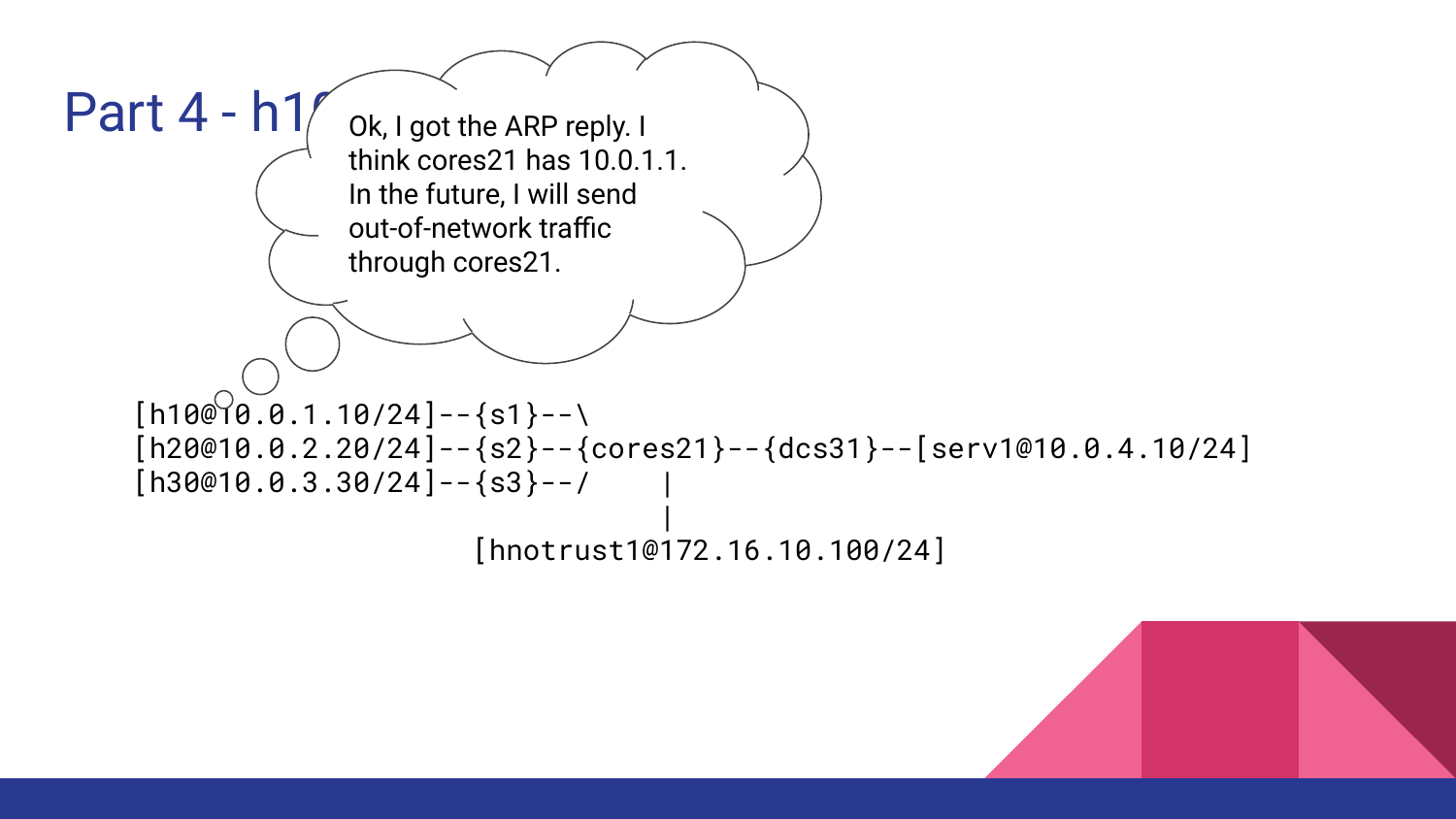

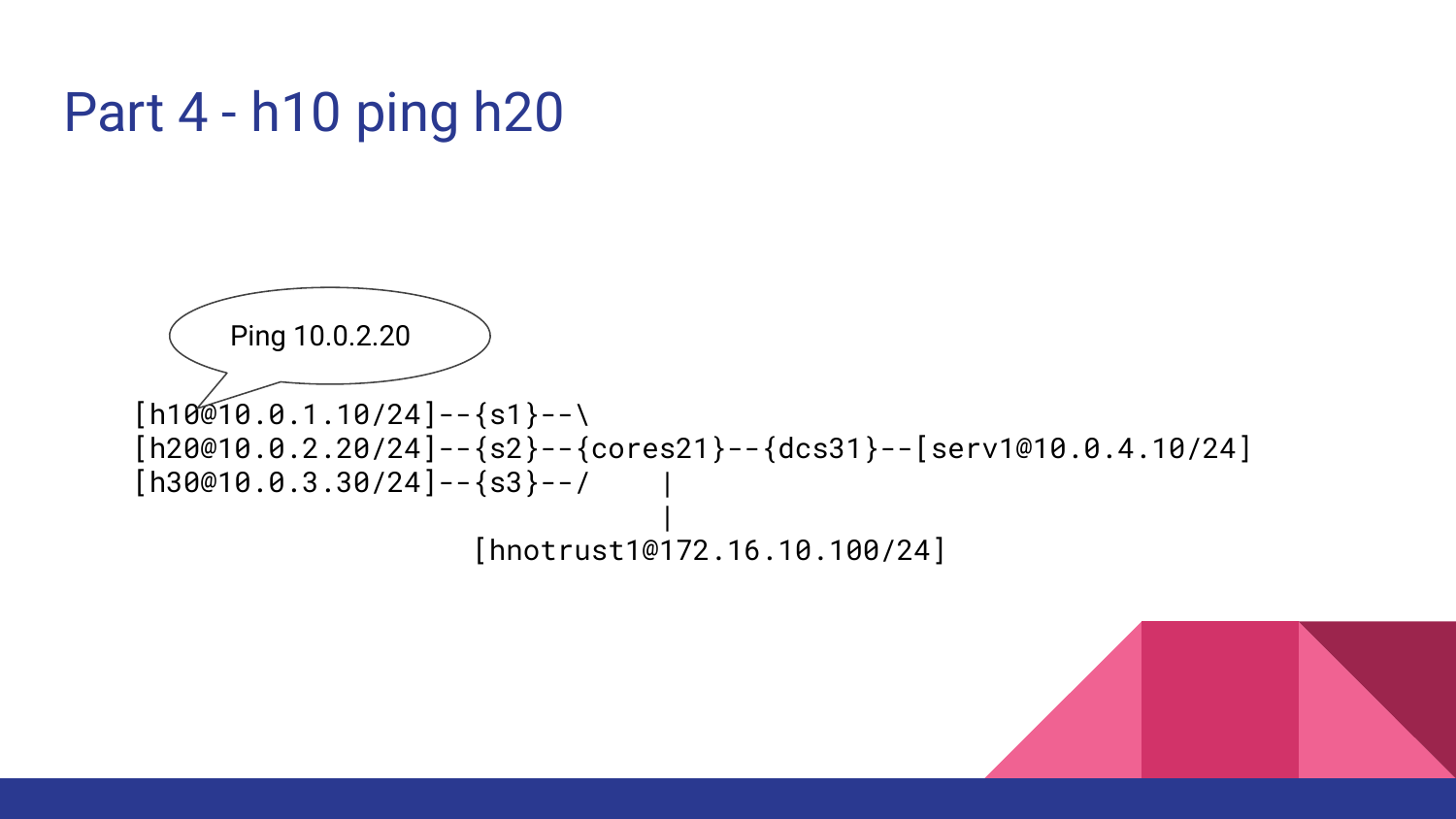



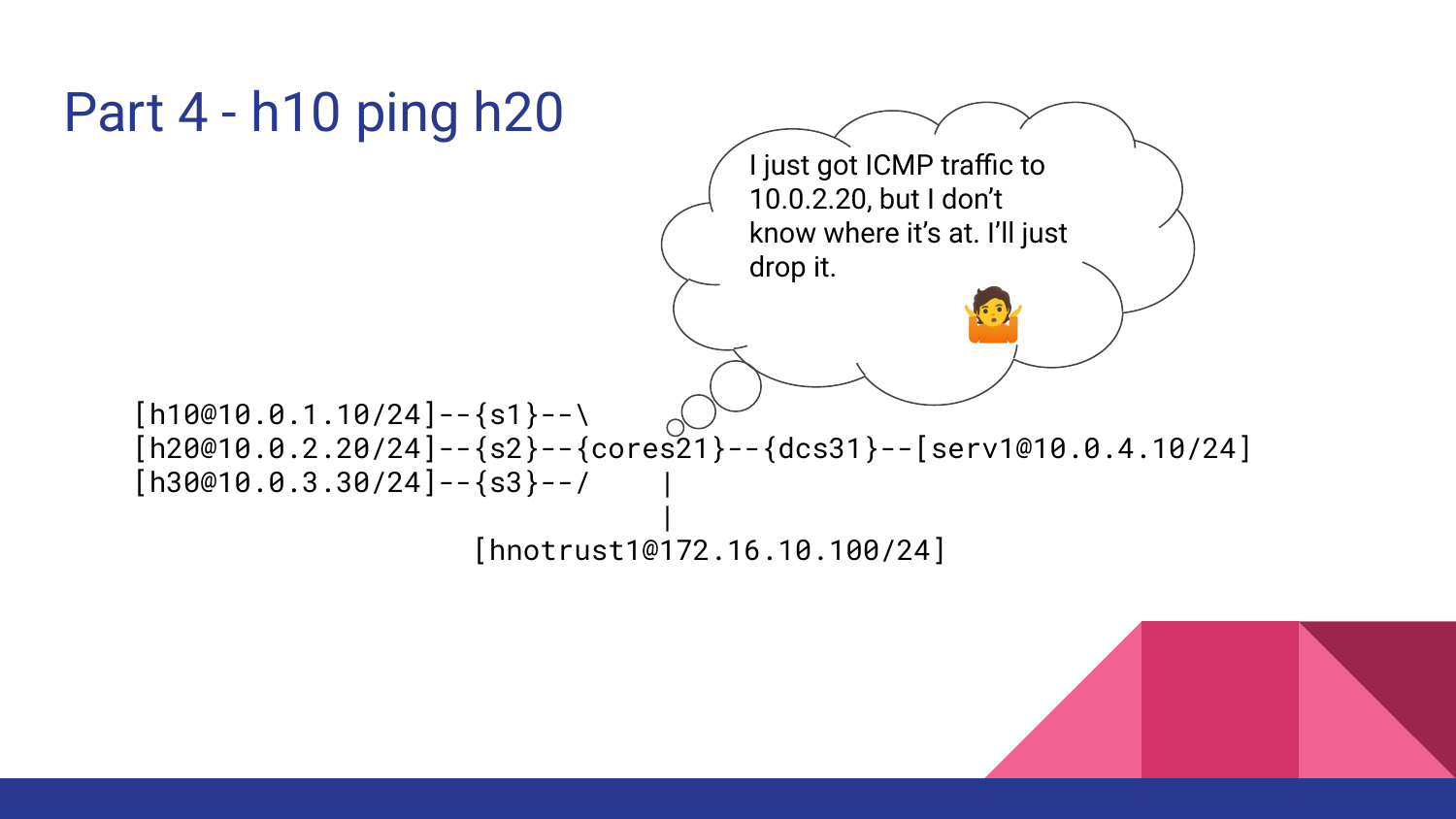$Part 4 - h10$  ping  $[h$  $\widehat{PQ010.0.1.10/24}$ ]--{s1}--\  $[h20@10.0.2.20/24] -- \s2}-{cores21}-\{dcs31}--[serv1@10.0.4.10/24]$  $[h30@10.0.3.30/24]$ --{s3}--/ | [hnotrust1@172.16.10.100/24] **x** okay. [times out]

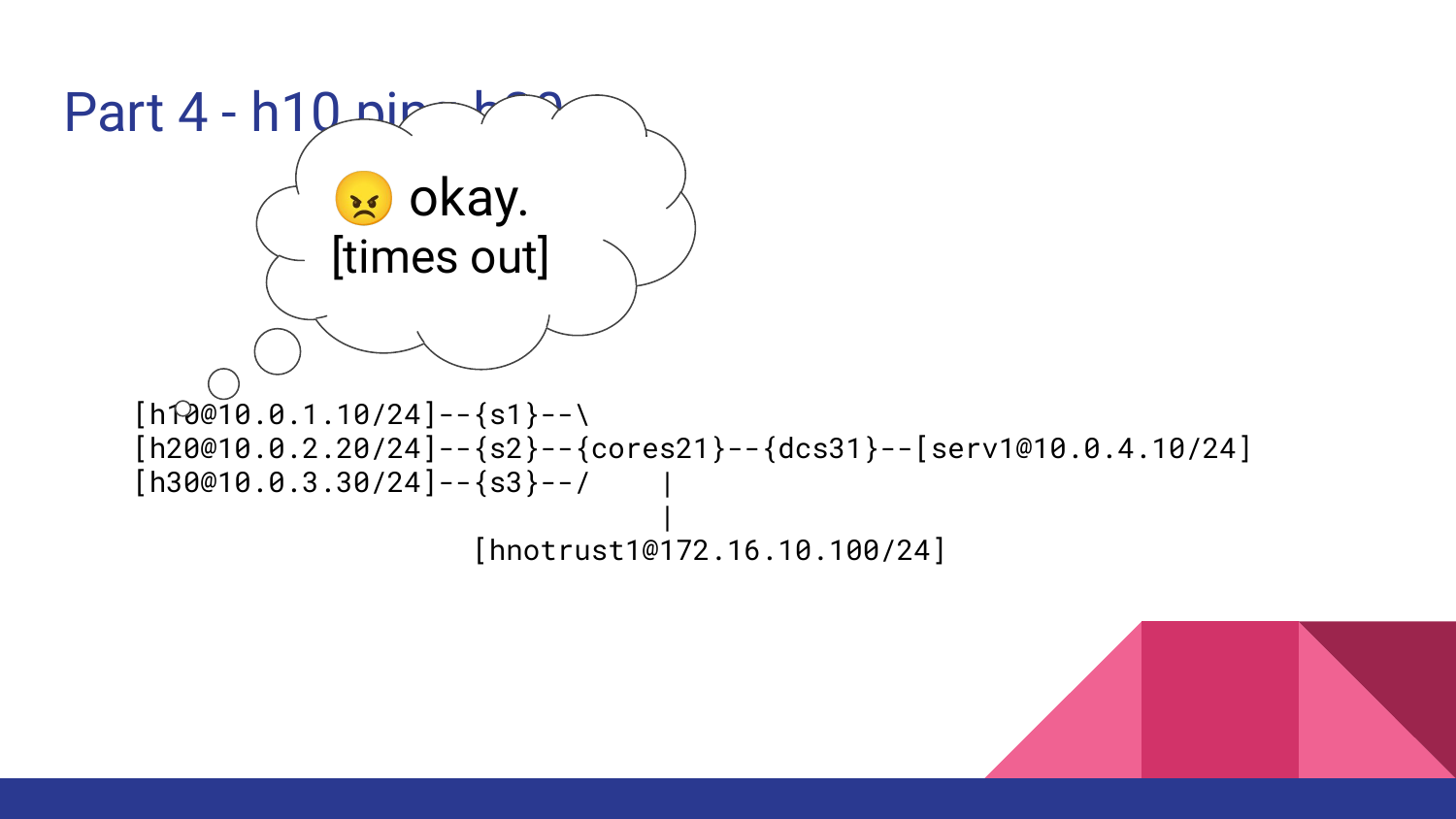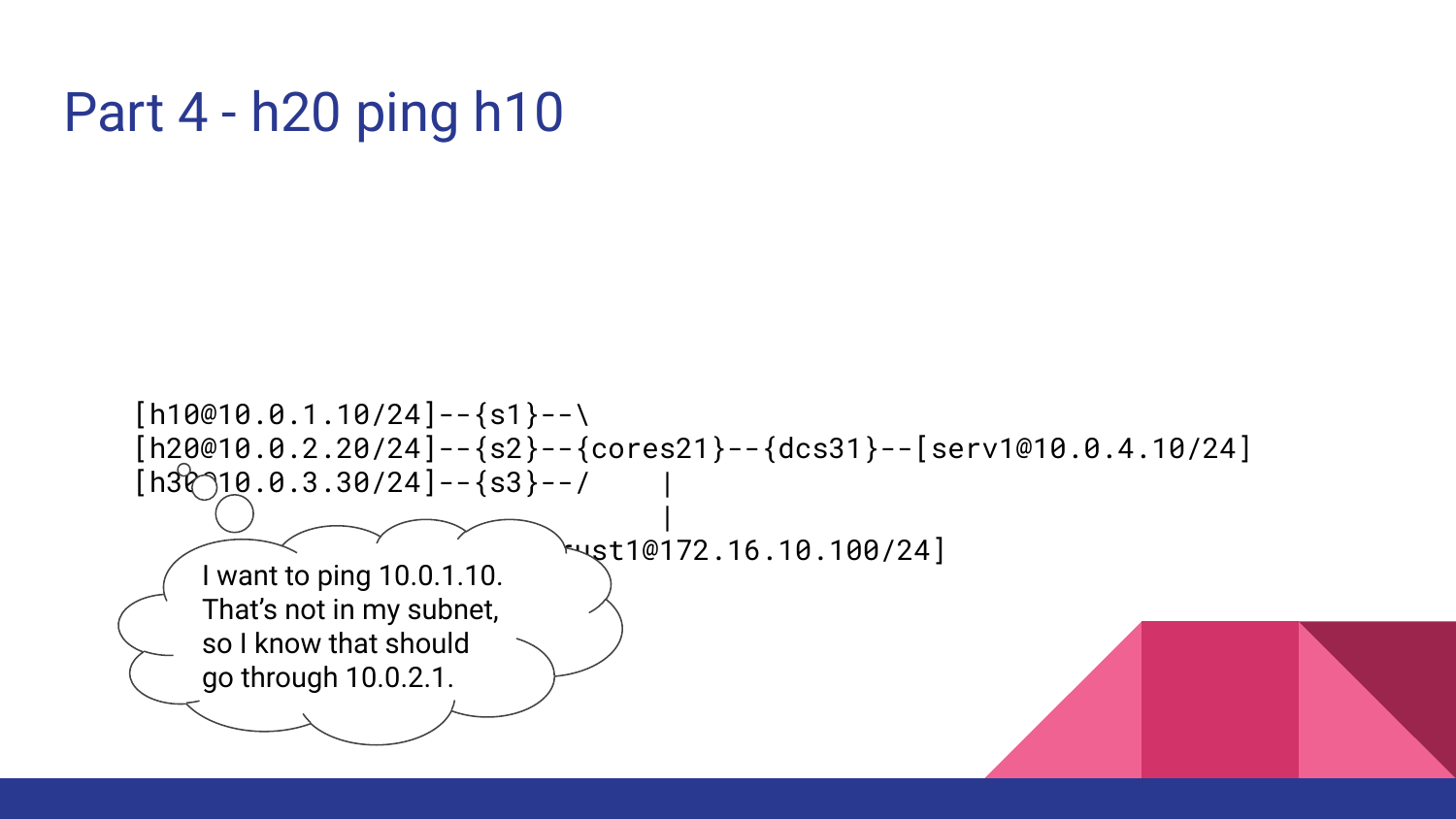```
[h10@10.0.1.10/24]--{s1}--\
[h20@10.0.2.20/24]--{s2}--{cores21}--{dcs31}--[serv1@10.0.4.10/24]
[h3\sqrt{9}.0.3.30/24]--{s3}--/
  ARP REQUEST:
                      \sqrt{h}notrust1@172.16.10.100/24]
  Who is 10.0.2.1? 
  Tell 10.0.2.20
```
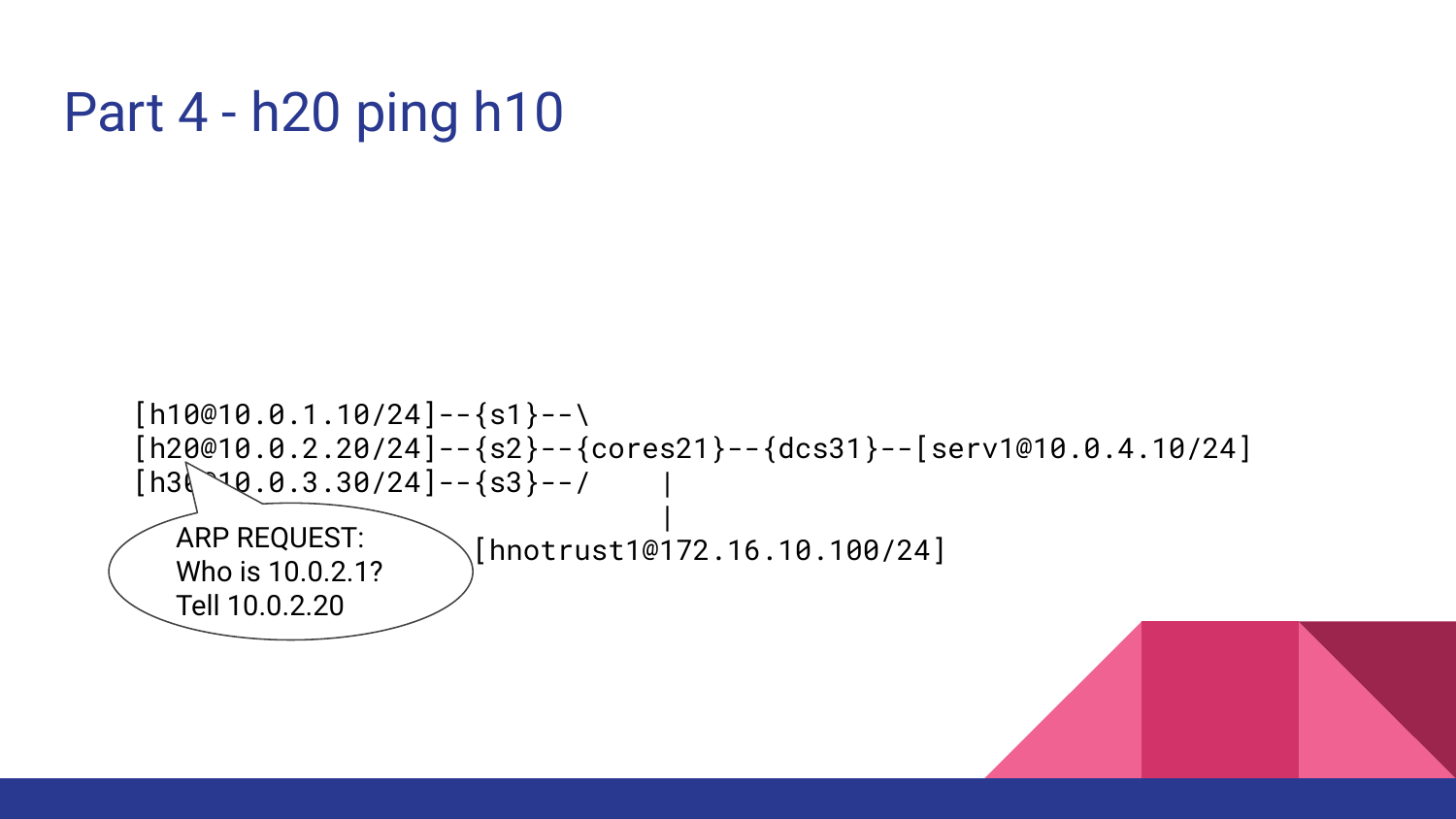

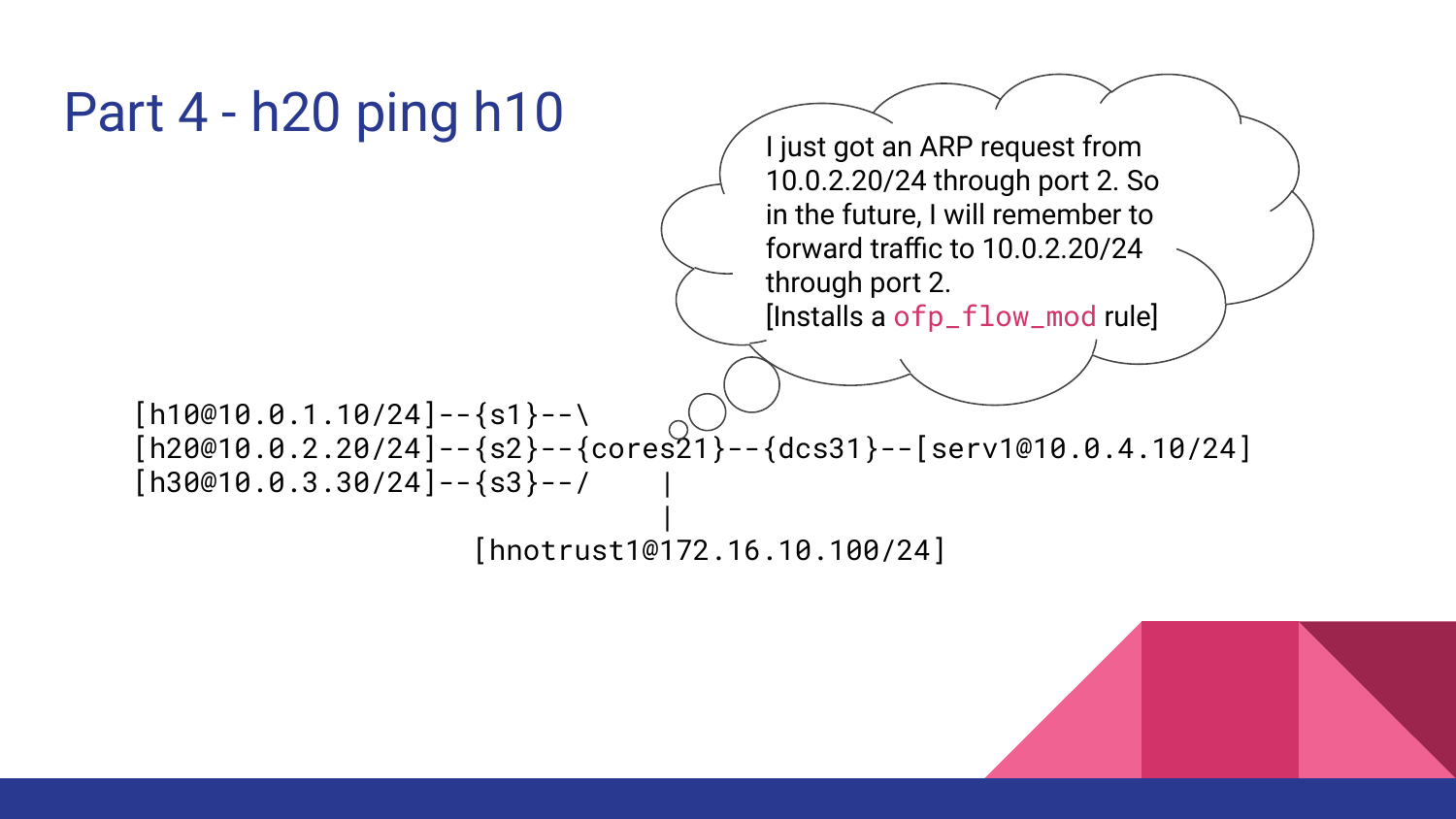

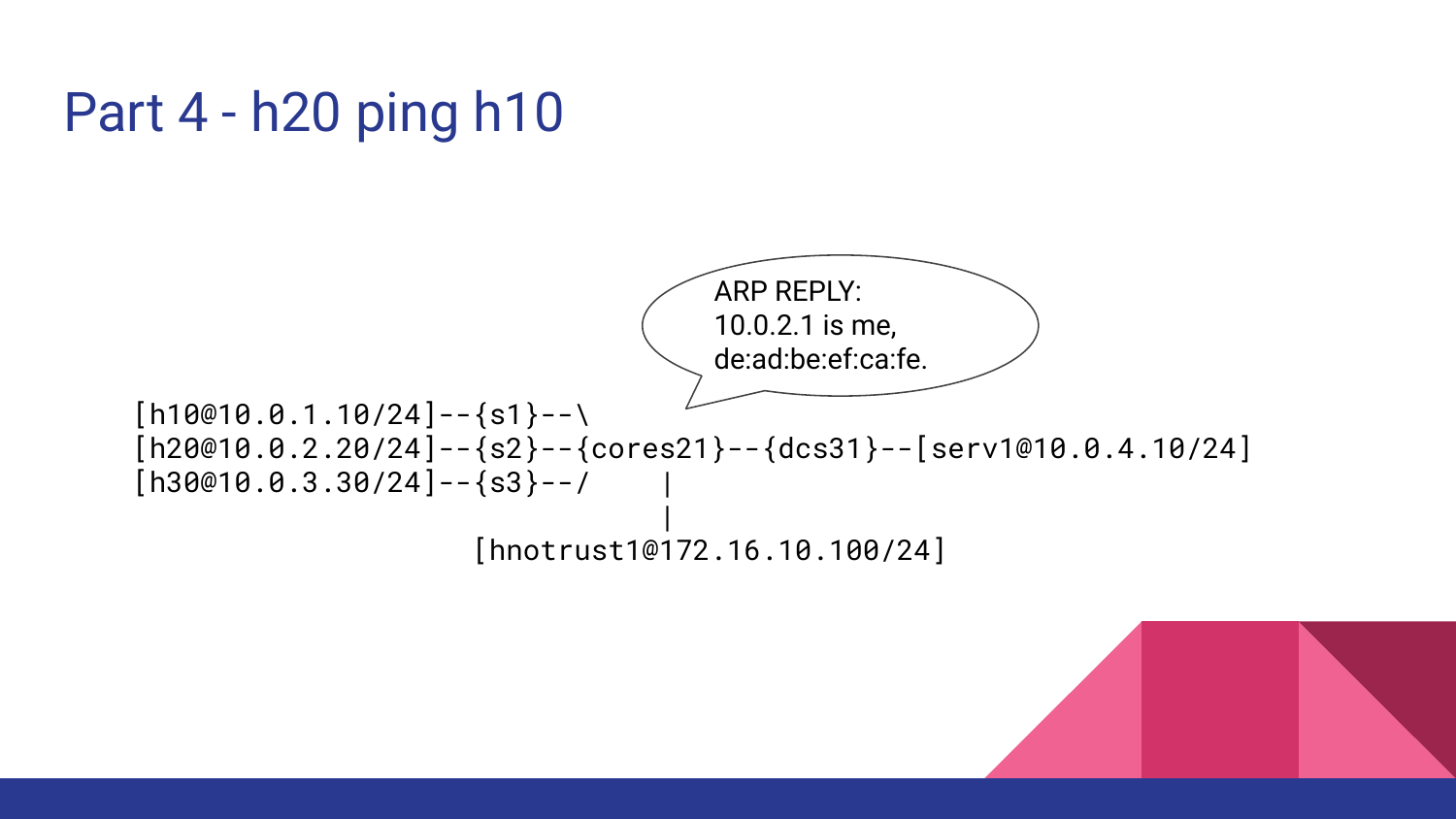$[h10@10.0.1.10/24]$ --{s1}--\  $[h20@30.0.2.20/24] -- \s2}-{cores21}-\{dcs31}--[serv1@10.0.4.10/24]$  $[h30@1]$ <sup>2</sup>, 3.30/24]--{s3}--/  $\vee$   $\sim$   $\sim$   $\sim$   $\vee$  $[10172.16.10.100/24]$ Ok, I got the ARP reply. I think cores21 has 10.0.2.1. In the future, I will send out-of-network traffic through cores21.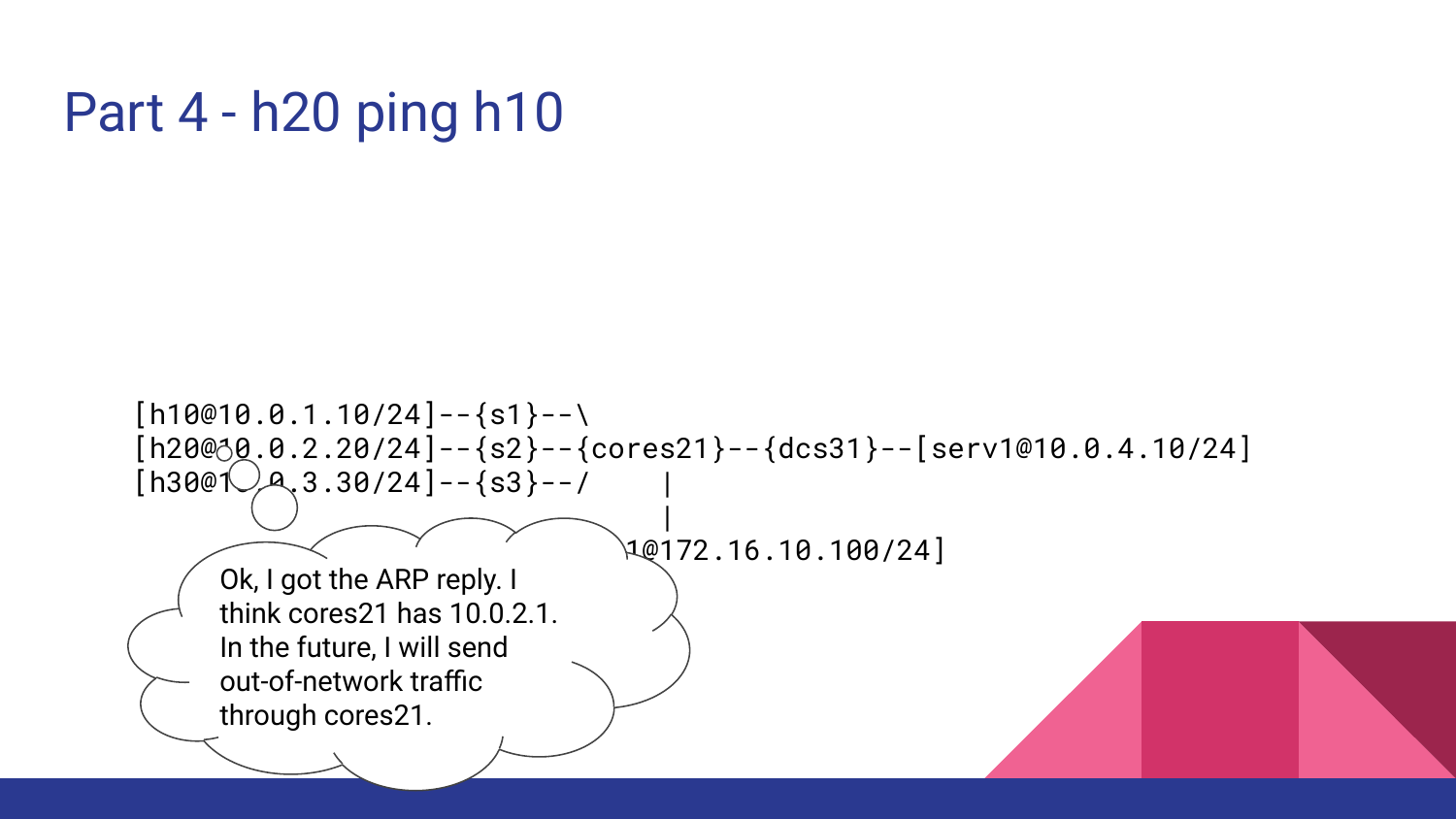

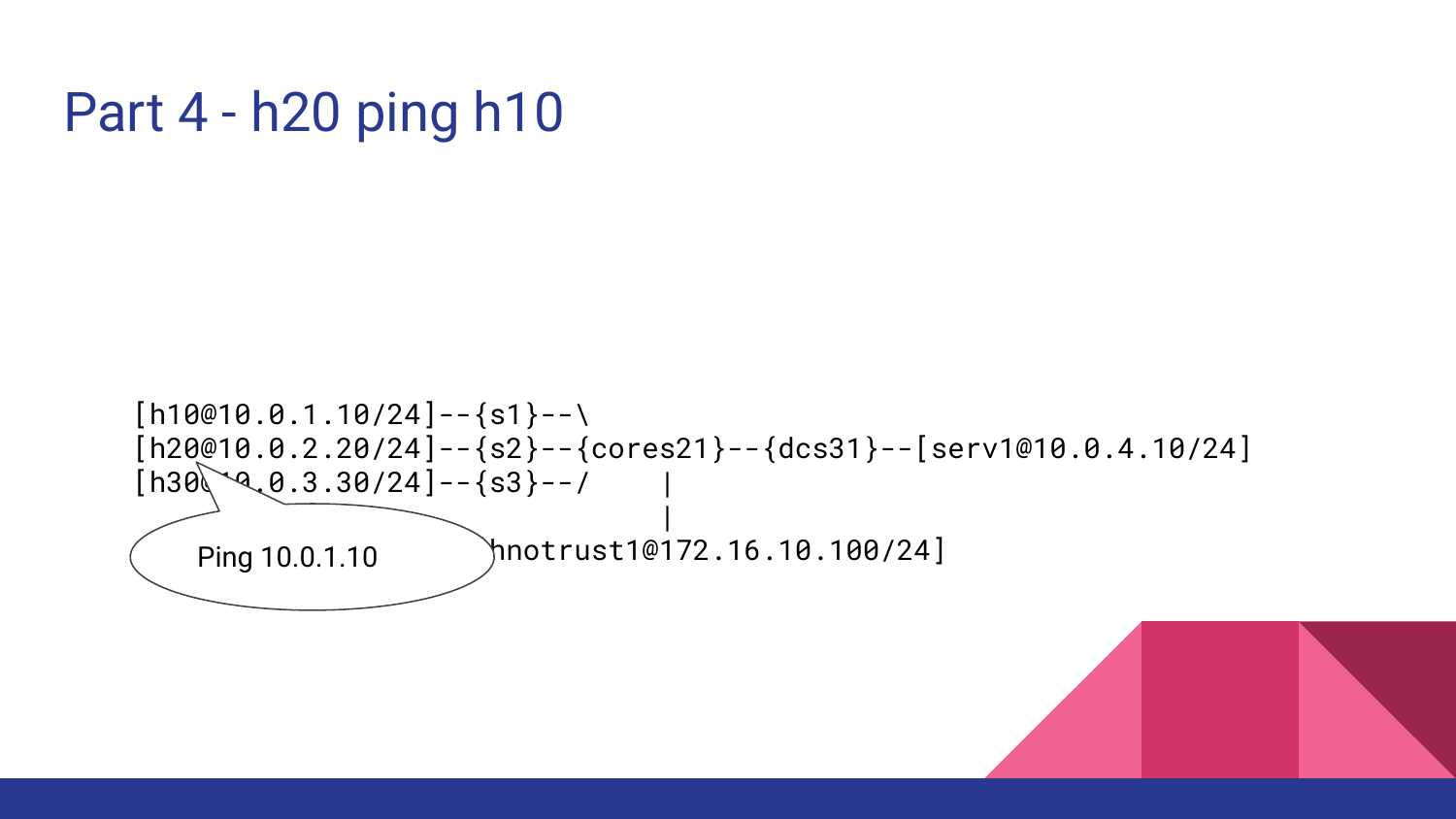

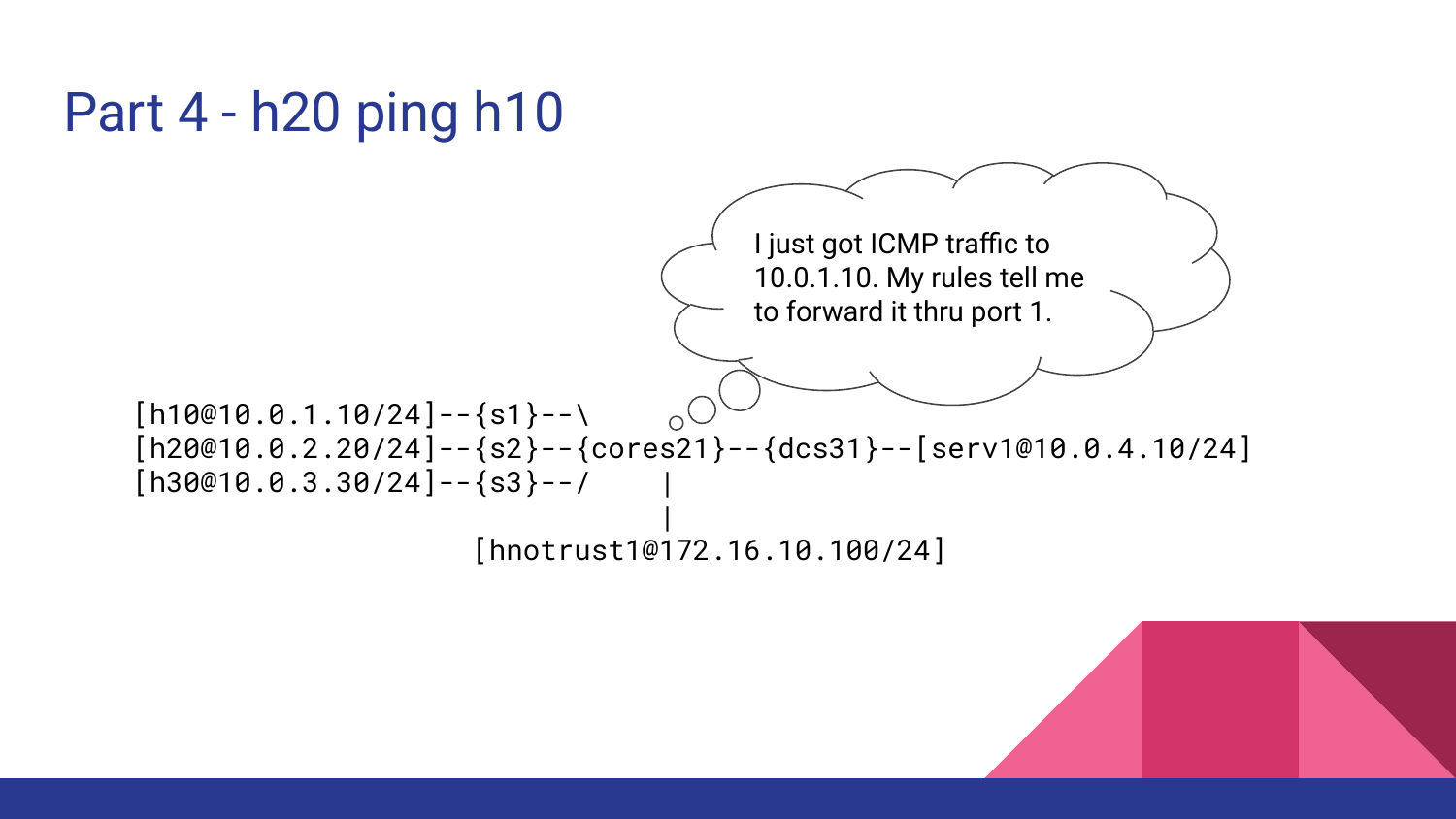

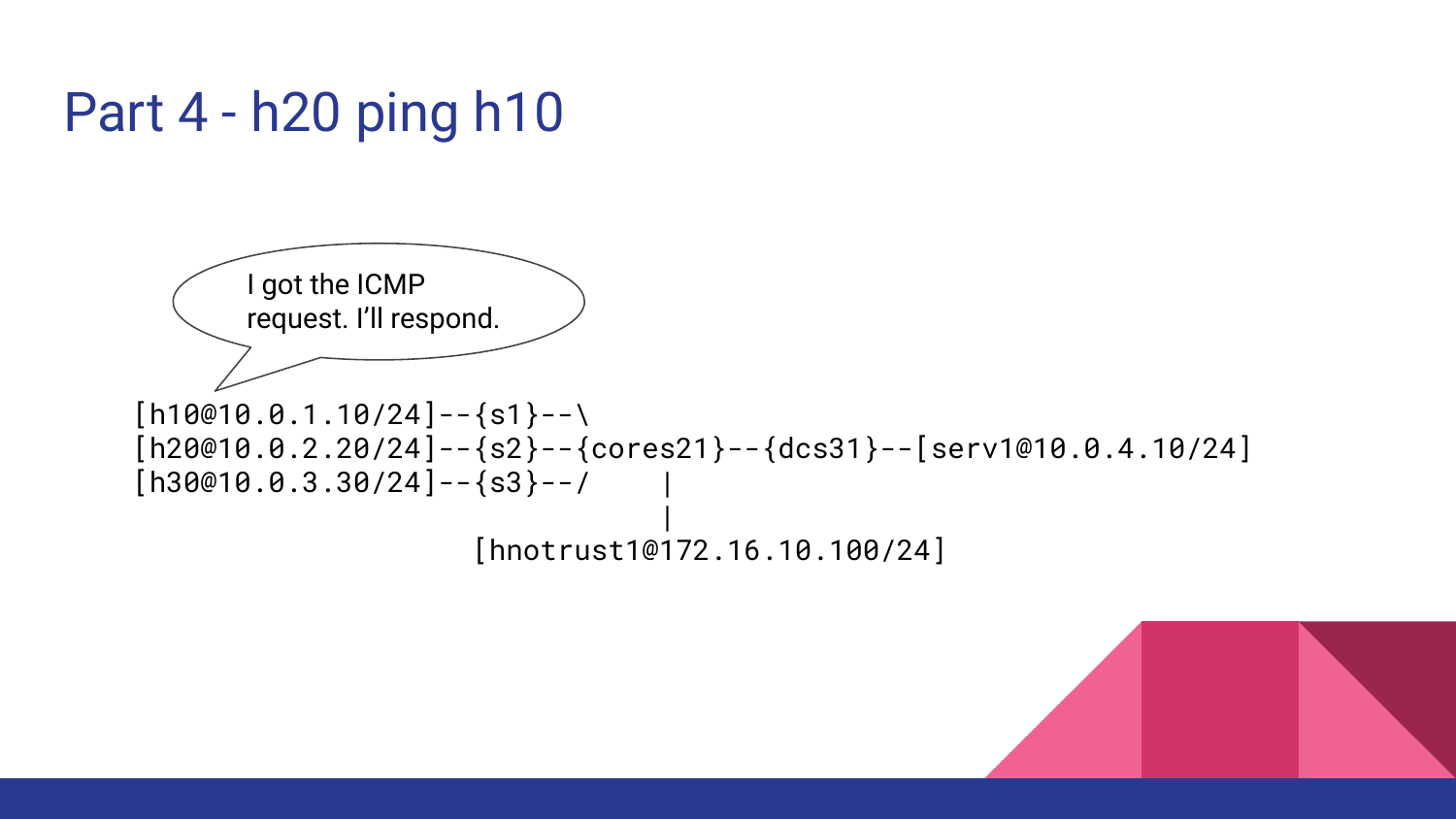

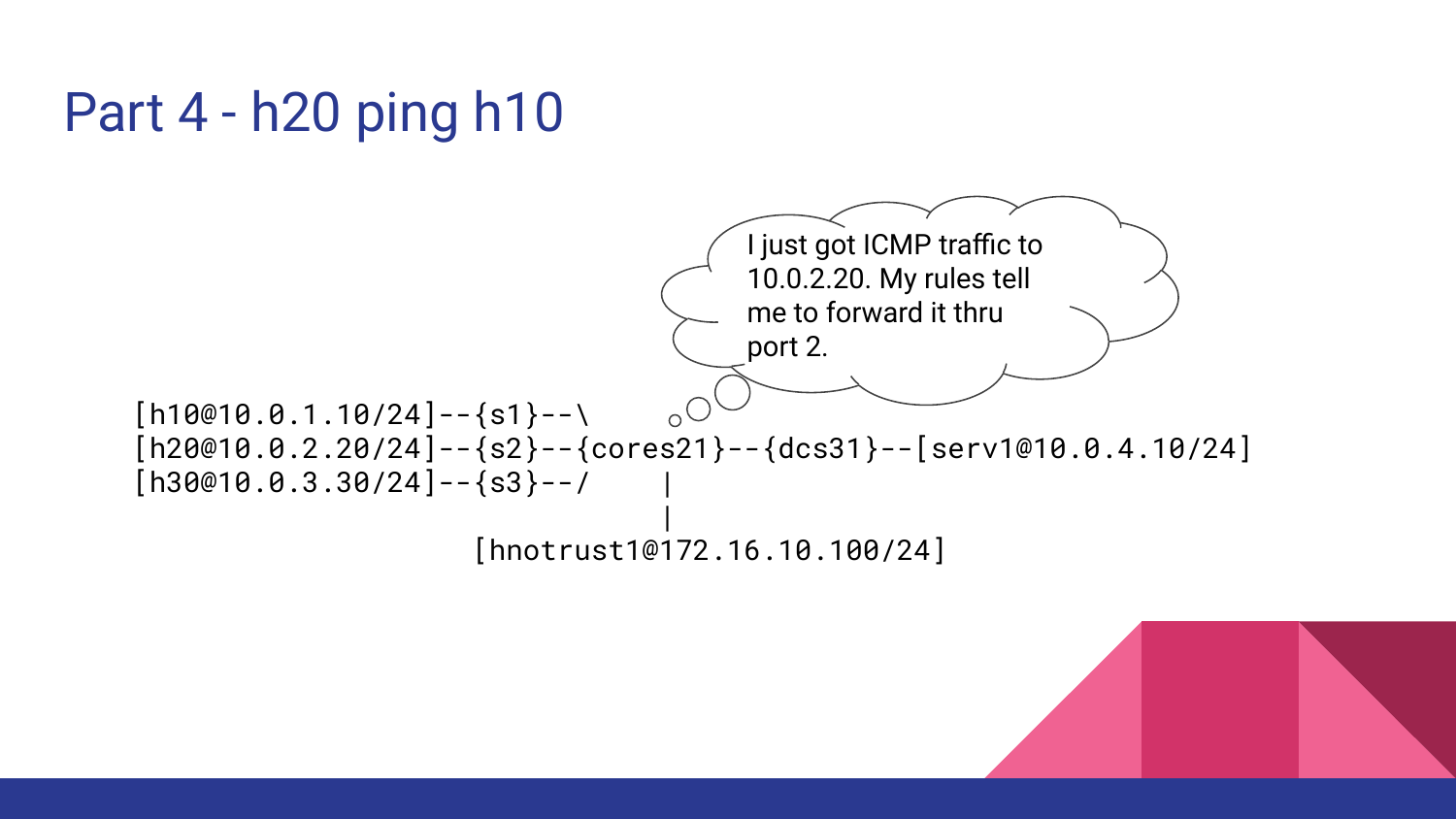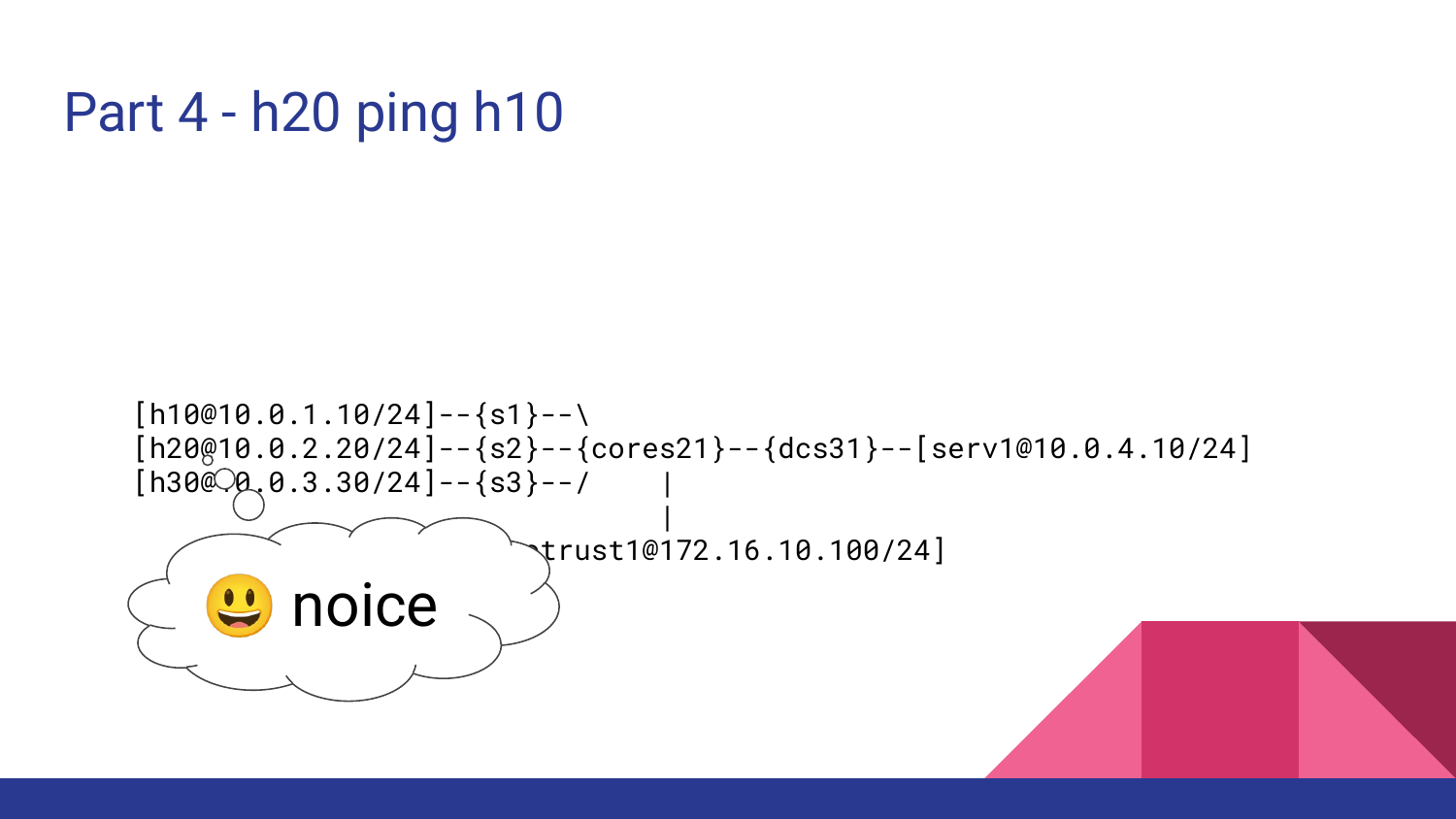# Part 4 Summary

- cores21 will respond to all ARP **requests**, claiming to be every sX, so it can forward all the IP/ICMP traffic.
- Once cores21 knows where each host is, it will install a rule to forward IP traffic to that host through that port. (But **don't install duplicate rules**, b/c we don't want the rule table to grow with pings.)
- Therefore, pings to a host will always fail until cores 21 hears from that host.
- What will the output of pingall look like? What if we run pingall again?